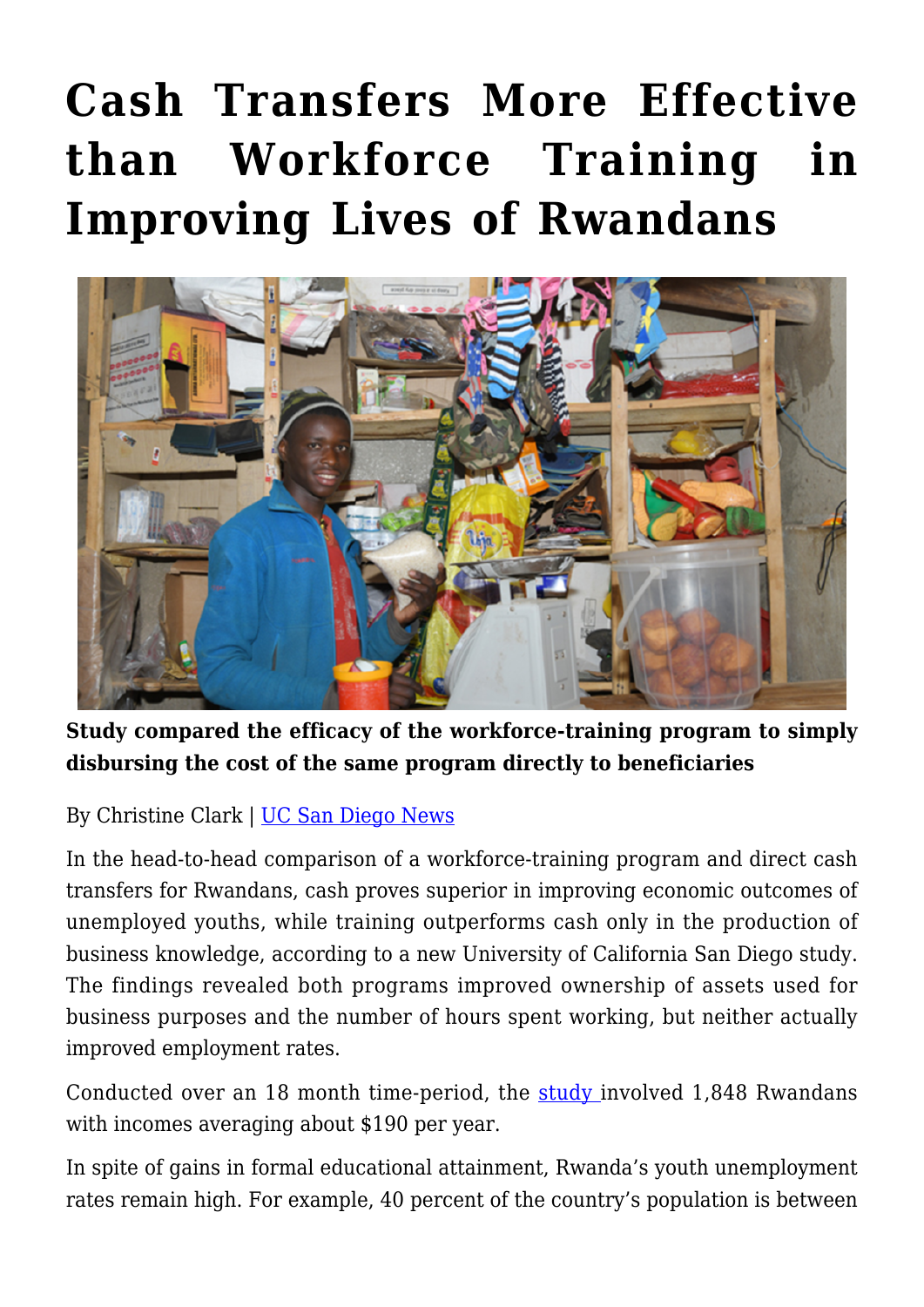the ages of 14–30, and 65 percent of these youths are unemployed.

"It is critical to understand the barriers in physical and human capital that prevent youth from being fully productive," said the report's co-author [Craig](https://gps.ucsd.edu/faculty-directory/craig-mcintosh.html) [McIntosh,](https://gps.ucsd.edu/faculty-directory/craig-mcintosh.html) a professor of economics at UC San Diego's School of Global Policy and Strategy. "In spite of this pressing need, policymakers have limited access to evidence-based interventions with a track record of effectiveness."

Through cash benchmarking approach, the researchers did a direct comparison of the outcomes of participants of the Huguka Dukore/Akazi Kanoze (HD) program – meaning 'Get Trained and Let's Work/Work Well Done' in Kinyarwanda – to participants who were given cash transfers in a range around the anticipated cost of the employment program (about \$332). The experiment compared the efficacy of the workforce-training program to simply disbursing the cost of the same program directly to beneficiaries.

"We sought to answer how can policy spending achieve the greatest effect, and how can money be spent to create the largest total benefit across a pool with a fixed budget," McIntosh and co-author Andrew Zeitlin, assistant professor at Georgetown University's McCourt School of Public Policy, wrote.

The Huguka Dukore/Akazi Kanoze (HD) program, funded by the United States Agency for International Development (USAID) and operated by the Educational Development Center, is a five-year project (2017-2021) aimed at providing 40,000 vulnerable youth with employability skills in 19 of 30 total districts in Rwanda. The program targets youth ages 16-30 from poor households with less than secondary education, with an emphasis on women and youth with disabilities.

Participants of the study were randomly assigned by lottery into five categories: the HD program group; a smaller cash grant group intended to be the same cost as HD at \$332; a cash grant and HD combined to test if the interventions complement each other; a larger cash grant, which happened to be roughly equal to the cost of both the workforce training program and cash-grant equivalent to about \$845; and finally, a group in which no program or direct cash was offered at the time of study.

## **Improvements in work readiness while cash reigned supreme across the board**

The results of the HD program participants, which were collected 15 months after starting the program and at least three months after training ended, showed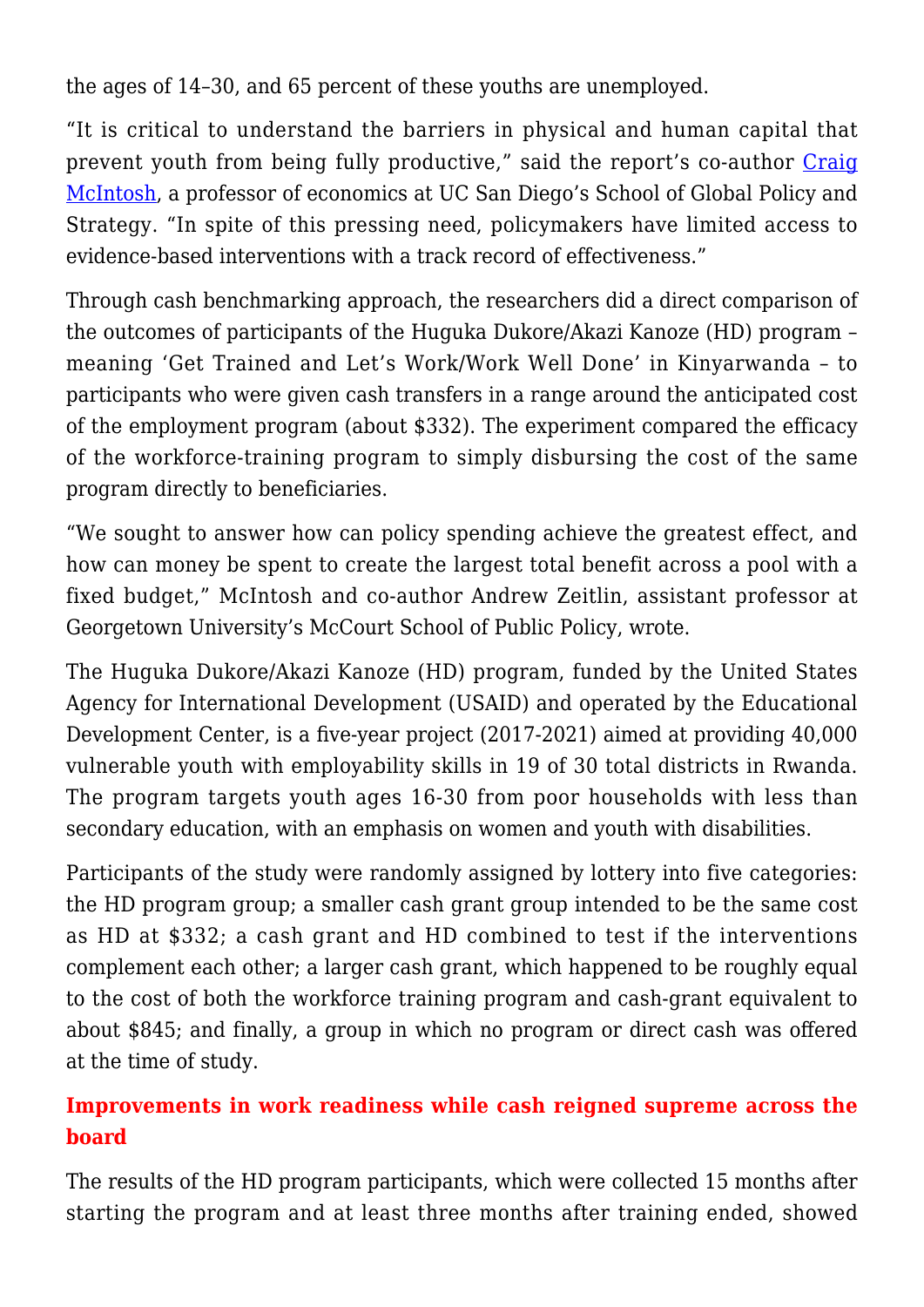Huguka Dukore has real benefits. While there was no overall improvement in employment rates, participants of HD saw an increase in business knowledge and productive hours. In addition, the value of business assets held by the households (such as furniture and retail equipment, inventories, and machines for the production of agricultural goods) more than doubled, and average savings increased by 60 percent. It also improved participant well-being.

The cash transfer group results indicated that after 14 months of the direct payment of \$332, participants had improvements across a broad range of economic and psychological outcomes. The one-time seed investment showed to drive monthly income, household-and individual-level consumption, livestock value and overall wealth to higher levels. The group also showed significant increase of 6.5 more productive hours per week.

Additionally, youth who received cash were more likely to move into selfemployment. In other words, they became more entrepreneurial.

"These impacts are substantial for beneficiaries and provide a meaningful return on the costs of intervention," the authors wrote. "For example, the cost to USAID of the middle transfer would be recuperated in beneficiary income impacts alone after approximately 26 months. These results provide more evidence that onetime unconditional transfers tend to be used in a careful and far-sighted fashion by poor households in developing countries."

Both unconditional cash grants of \$332 and \$845 were provided via mobile money through the U.S. nonprofit GiveDirectly; however, recipients of the lower cash award benefited just as much as those who received the larger grants.

"Lower transfers appear to have cleared a barrier that generates real benefit to households," McIntosh said. "Our study provided evidence that transfer sizes greater than \$150 are required to induce changes in productive outcomes in this setting, but here we find transfers larger than \$400 have limited additional value. This helps to identify the 'sweet spot' for cash in this context."

What surprised researchers the most from the study was the results from the combined group who were offered both the HD work readiness program and the cash grants of \$410. They found no evidence that the two complemented each other and if anything, the combination appears to do worse than what would have been expected by adding up the individual impact of each of the two programs.

"Our results should not be taken to mean that it is impossible to design cash and